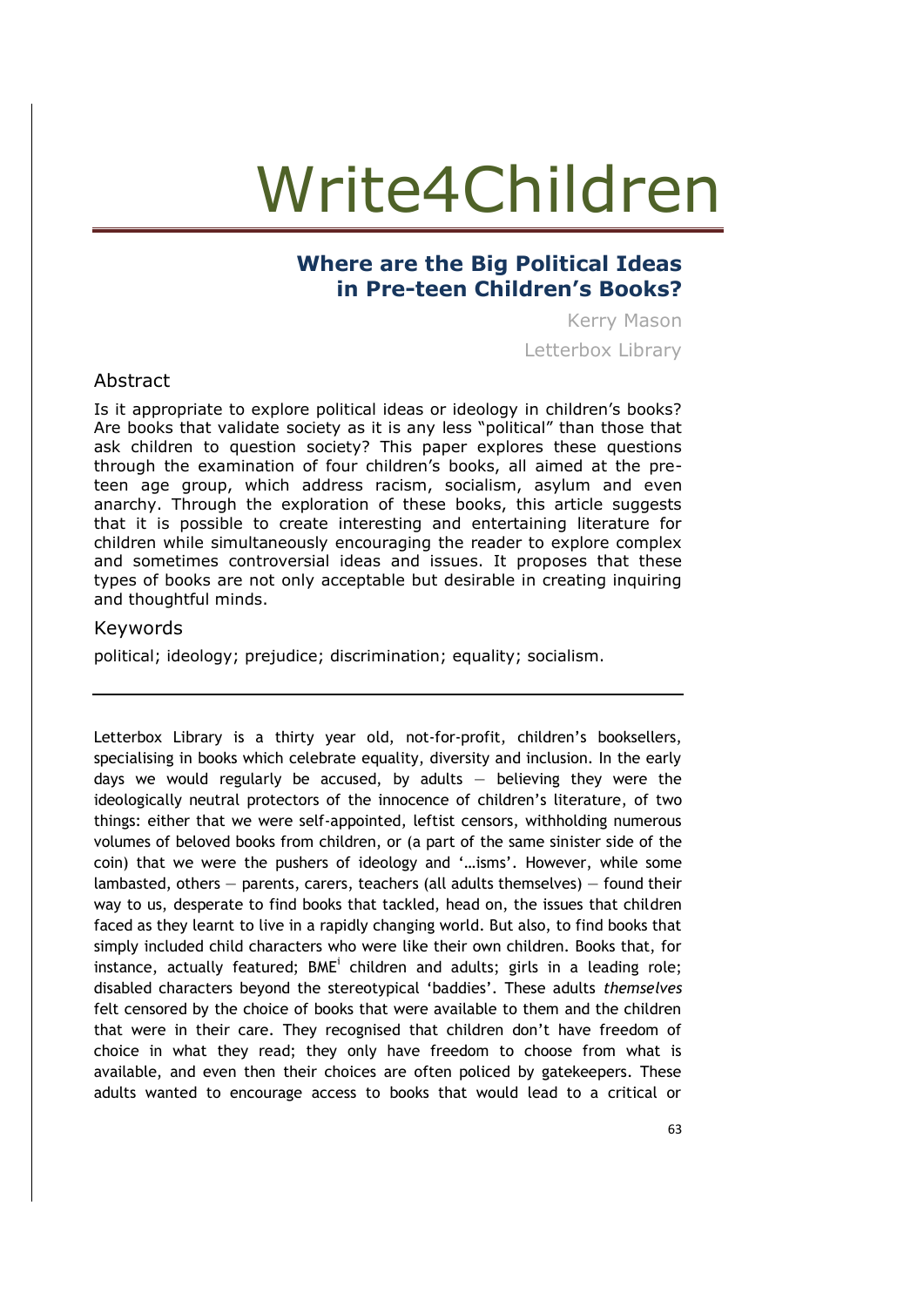questioning response from children. They wanted children to see the world in its complexity and variety and be encouraged to ask the question 'why?' For, if we don't ever question or criticise our basic beliefs and practises, how can we ever make progress? In short, like us, they wanted to increase children's access to books and, at the same time, make the world a better place.

In the foreword of *Tales for Little Rebels: A Collection of Radical Children's Literature,* Jack Zipes describes how politics have always been present in children's literature:

From the very beginning, when books were first explicitly printed for children in the sixteenth century, politics played a "radical" role in primers, the Bible, and alphabet books. To become literate did not mean simply to develop the ability to read; literacy entailed (and still does) a learning process that produced responsible citizens who functioned in a hierarchical society according to its rules. To become literate involved learning to read the world according to letters and words that were to govern one's beliefs and views and that were regulated according to specific guidelines and norms established by the church and state… [O]ne of the earliest alphabet books, *The Childes Guide* (1667), included such phrases as "In Adam's fall / We sinned all"; "This Book attend, Thy life to mend"; "The idle Fool / Is Whipt at School." Every alphabet book from the sixteenth century to the present was and is ideological. (Mickenberg and Nel, 2008: vii)

As Zipes explains here, a book that is ideologically conservative is still political. Children's literature can help to perpetuate and validate our society as it is, and it can help to transform it by presenting ideas through new perspectives that encourage new ways of thinking. In both cases, they are political. Children's literature can be didactic, regressive and conformist but, much more excitingly, it can be a visionary space, a utopia, where anything is possible.

In *The Silence Seeker* by Ben Morley, illustrated by Carl Pearce, the protagonist, Joe, decides to befriend the rather sad-looking boy who has moved in to the house next door. Mishearing 'asylum seeker' for 'silence seeker' he sets about trying to find some peace and quiet for his new friend. In this brilliantly understated children's book, the simple, evocative text and manga-style artwork fuse beautifully together to convey some very powerful and complex ideas, easily and eloquently. Ben Morley's character, Joe, literalises the meaning of asylum and tries to help his new friend find sanctuary, a place of refuge and safety. And, in his attempts, he discovers that even his own 'peaceful' country doesn't always offer a place of sanctuary to someone who needs it. This is a very contemporary book, both in terms of its subject matter and the graphic illustrations that bring to life a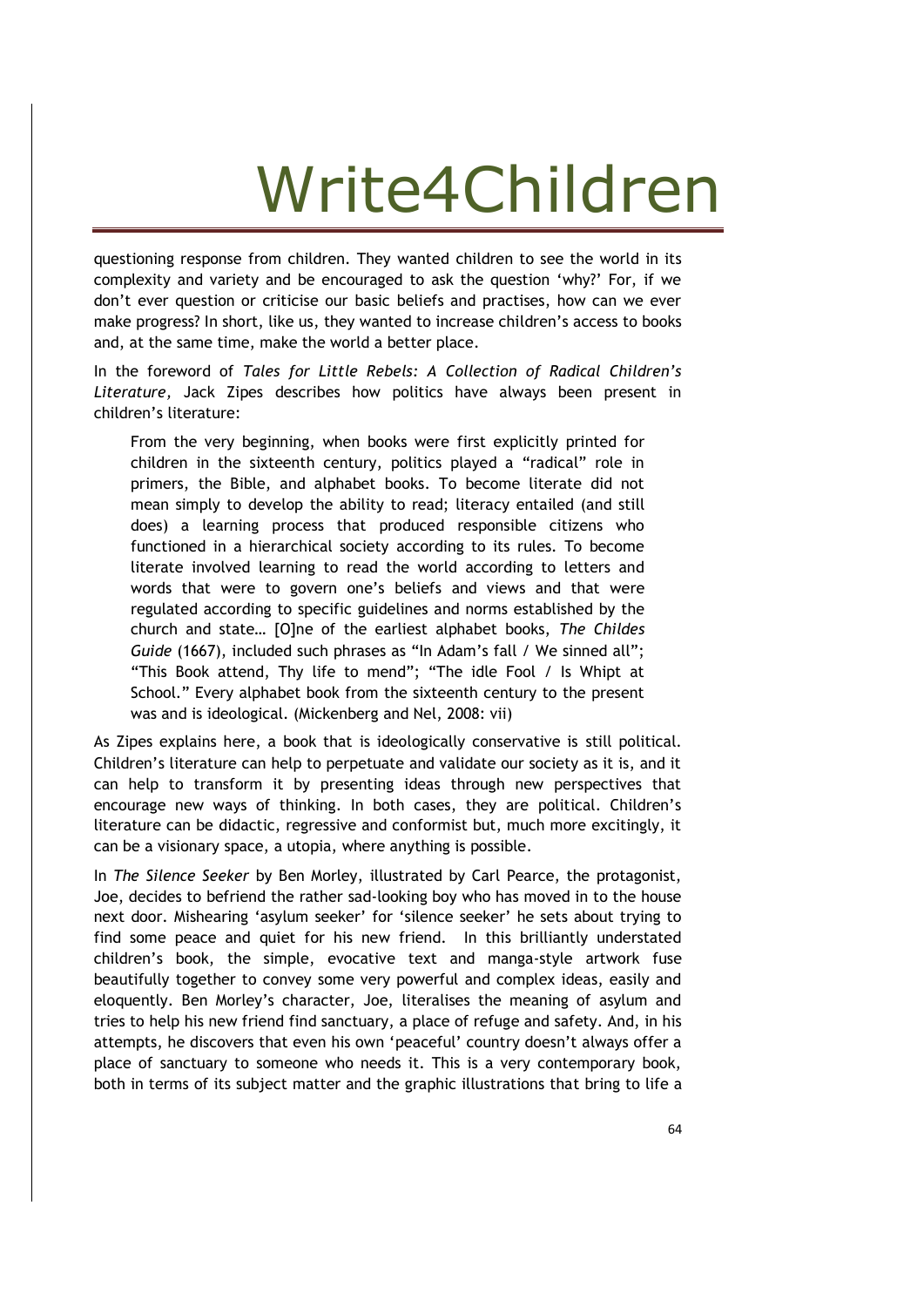modern city. Talking about his book, Ben Morley has said that he wanted to write a book that the children he had taught would relate to; many had first-hand experience of immigration and asylum. He felt that much of the fiction available to the children at his school just didn't resonate with them (Random House Children's Publishers UK: 2010). While understanding fiction as a place to escape into the imagination, he also understood the need for books to be relevant. So he decided to make a central theme of his book asylum  $-$  a politically fraught issue that includes problems of discrimination, prejudice and racism; not subjects traditionally associated with children's books or, more specifically, picture books aimed at young children.

Surveys and opinion polls in the UK consistently show negative attitudes towards asylum and immigration. We are confronted with these attitudes every day in magazines, newspapers, books and on the television. Children are not immune to these attitudes and many have been affected by asylum or immigration, yet we rarely think to engage children on this issue. *The Silence Seeker* is a wonderful example of how books can examine complex political issues with children. It does this simply through ideas and feelings that children understand; through notions of friendship and companionship, and feelings of loneliness and acceptance. It encourages its reader to ask questions: Why is the boy here? Where did he come from? Where has he gone? In a creative move, which only enhances the affinity between Joe and the boy, the narrative begins with Joe approaching the boy, who doesn't speak throughout, sitting alone on his doorstep.

I have never met a Silence Seeker before. Every morning He sits on the doorstep. Sometimes he closes his eyes. I think he's listening for a Silence. (Morley 2009, p3)

In a deftly touch of circular narrative, this is exactly where we find Joe at the end of the book.

I sat on the doorstep and Ate both pieces of toast… Before I went inside, I closed my eyes and listened. Just for a moment the city stopped And took a breath and Everything was quiet… But only for a moment. (Morley 2009, p23 and p26)

For Joe, there are no preconceptions about who the boy is. His concern initially is simply that the boy is a potential friend, and then that he might be able to help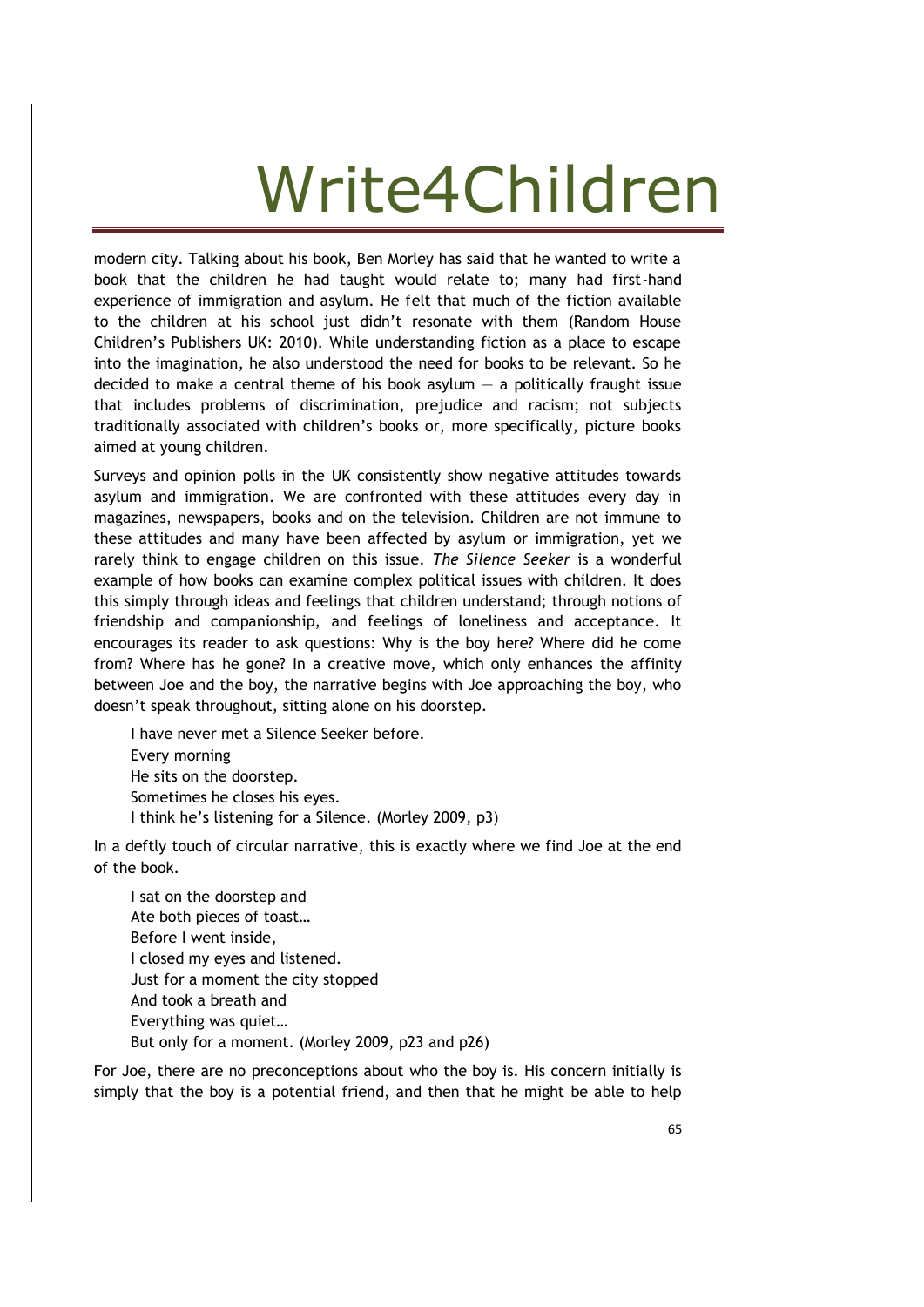him find what he needs. These two characters don't even need to communicate with words in order to feel companionship. They simply accept each other for who they are and enjoy each others' company. As an adult reader of Ben Morley's book, it is the children who show compassion, caring and acceptance. They who are better, wiser even. Far from being a pusher of ideology or indoctrinating children, if this book *is* preaching to any audience, it is adults — those adults who have allowed their prejudices to get in the way of the social qualities we have traditionally associated with humanity.

Another superbly engaging picture book dealing with some very big ideas is Michael Rosen and Bob Graham's *This Is Our House*. Set in an urban park surrounded by tower blocks, Bob Graham's bright and lively illustrations work to challenge notions of the dreary, dangerous city and enhance Michael Rosen's humorous, energetic and compelling text. The narrative begins:

George was in the house.

- "This house is mine and no one else is coming in," George said.
- "It's not your house, George," said Lindy.
- "It belongs to everybody." (Rosen 1996, p1)

The concentration of power and wealth  $-$  a cardboard house  $-$  within a small segment of society — George? Surely more than a nod to Socialism! While being extremely funny and deceptively simple, *This Is Our House* manages to explore ideas of common ownership, exclusion, democracy and prejudice and it does it all with a light touch and lots of humour.

The main character, George, has taken control of the cardboard house and is resisting all attempts by the other children to enter it. In his bid to keep control and bar entry to the other children, he resorts to discrimination e.g. "This house isn't for girls" (Rosen 1996, p4). Rather unluckily for George, his discriminating ways lead to everyone else eventually turning things back on him and refusing him entry to the house. After the revolution, in a delightfully positive twist, George decides that perhaps a house that is open to all is a better option.

Simply put, this book is about learning to share, a theme to which all children (and adults) can relate. George doesn't want to share, he finds it difficult but, ultimately, he realises that things can be better if you do. Michael Rosen doesn't wrap this up in a trite or lecturing conclusion to the story: he leaves you wondering if George changes his mind because it's the only way to get himself back into the house, or if he really has had a change of heart and discovered it's more fun to share with other people? Adults invariably feel more comfortable with the central theme of this book being sharing, but sharing in the adult world is much more politically complicated. The children in this book decide together (George more reluctantly) on a system of common ownership. In the adult world we would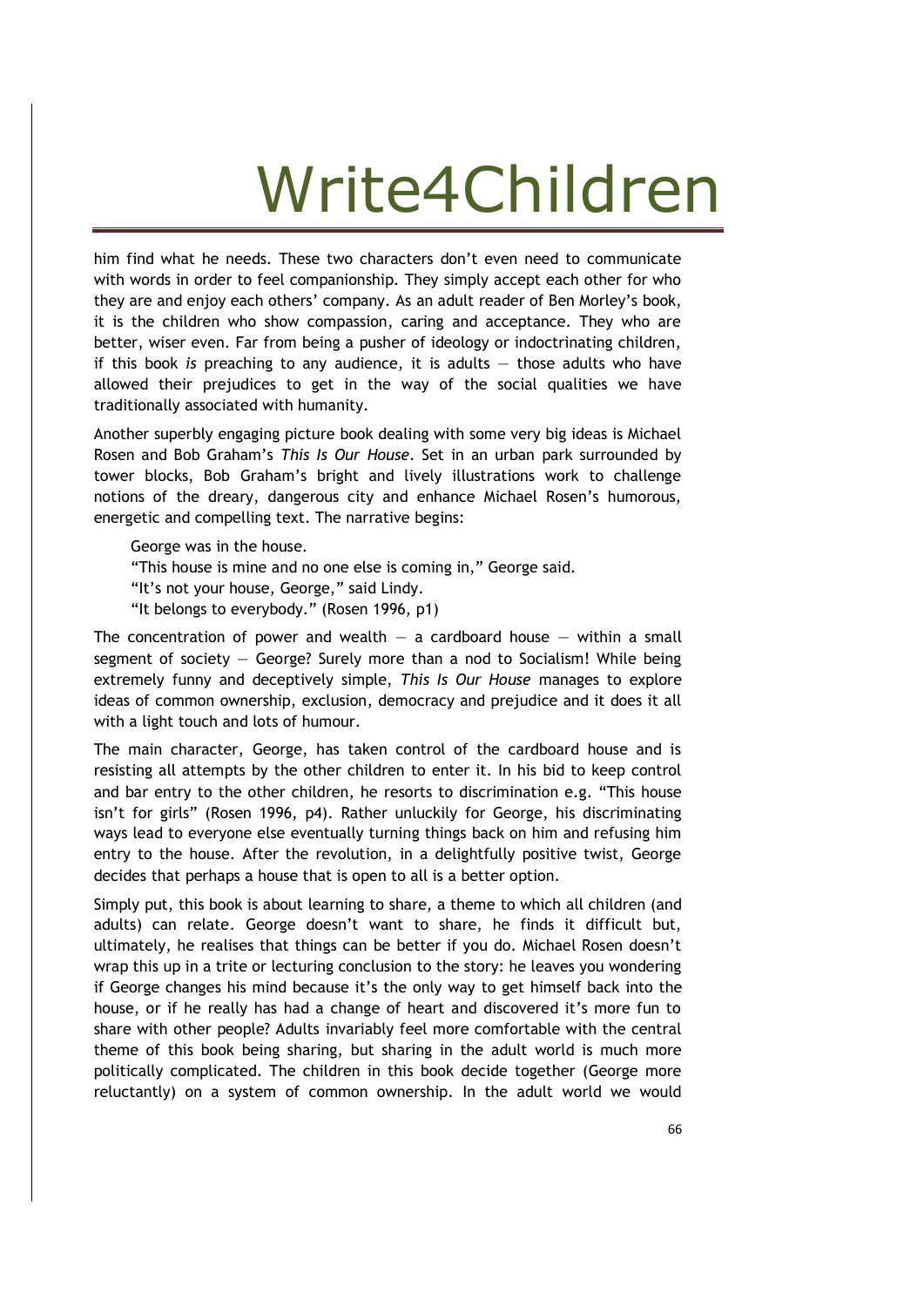actually call this socialism. Again, a theme not generally associated with children's fiction.

Also important are the themes of democracy and exclusion. George's prohibition of the other children, based on being small, or twins, or because they wear glasses and even because they like tunnels, is exposed as ridiculous. George is clearly coming up with any absurd excuse to keep sole control of the house. This dictatorial behaviour is irrational and understood by the other children to be unfair. Children learn prejudices themselves and experience discrimination from a very early age; the situation in this book will be very familiar to many children. By openly exploring these themes, Michael Rosen encourages his readers to engage in concerns that are relevant to them and the world in which they are learning to find their place. He is also inspiring them to think about alternative ways of living, in the knowledge that they will also contribute to our society.

In *Wasim and the Champ* by Chris Ashley, illustrated by Kate Pankhurst, Wasim and his friends are due to enter the local football competition, but an attack on the town mosque suddenly divides the team between Asian and white boys. The division is fierce and seems insurmountable, but a visit by the town's home-grown super hero, boxer Sayid Akramreturn, forces some harsh self-evaluations.

Wasim thought back to the terror outside his mosque last week, the smell of the firework and the hating face shouting at his family when they got out. (Ashley 2011, p88)

The 7/7 London bombings; an act of supposed retaliation on a local mosque; racism; a divided community, which extends to the playground… It takes a deft and skilful author to tackle such powerful and controversial issues in an age appropriate way, but author and head teacher Chris Ashley pulls this off superbly. With its thoroughly contemporary UK setting, its brave approach, the victory of wisdom and wit over violence, and overall agility, there is much to explore in this book. Religious conflict, racism, discrimination, community and violence are all themes that are explored superbly through the recurring motif of 'Us and Them'. Like Ben Morley and Michael Rosen, Chris Ashley utilises ideas and feelings that children can identify with and relate to. Readers then have a foundation on which to build their own thoughts, ideas and opinions.

*Wasim and the Champ* is a chapter book and will garner a slightly older audience than the previous two books. This opens up more opportunities for exploring the central themes, through discussions on how children form their own friendship groups; what they would do if their friends engaged in behaviour they did not agree with; whether they have felt excluded before; whether they think there are any divisions in their schools (along lines of gender, race, faith, etc.). In tackling these big issues  $-$  racism, religious conflict, discrimination and prejudice  $-$  Chris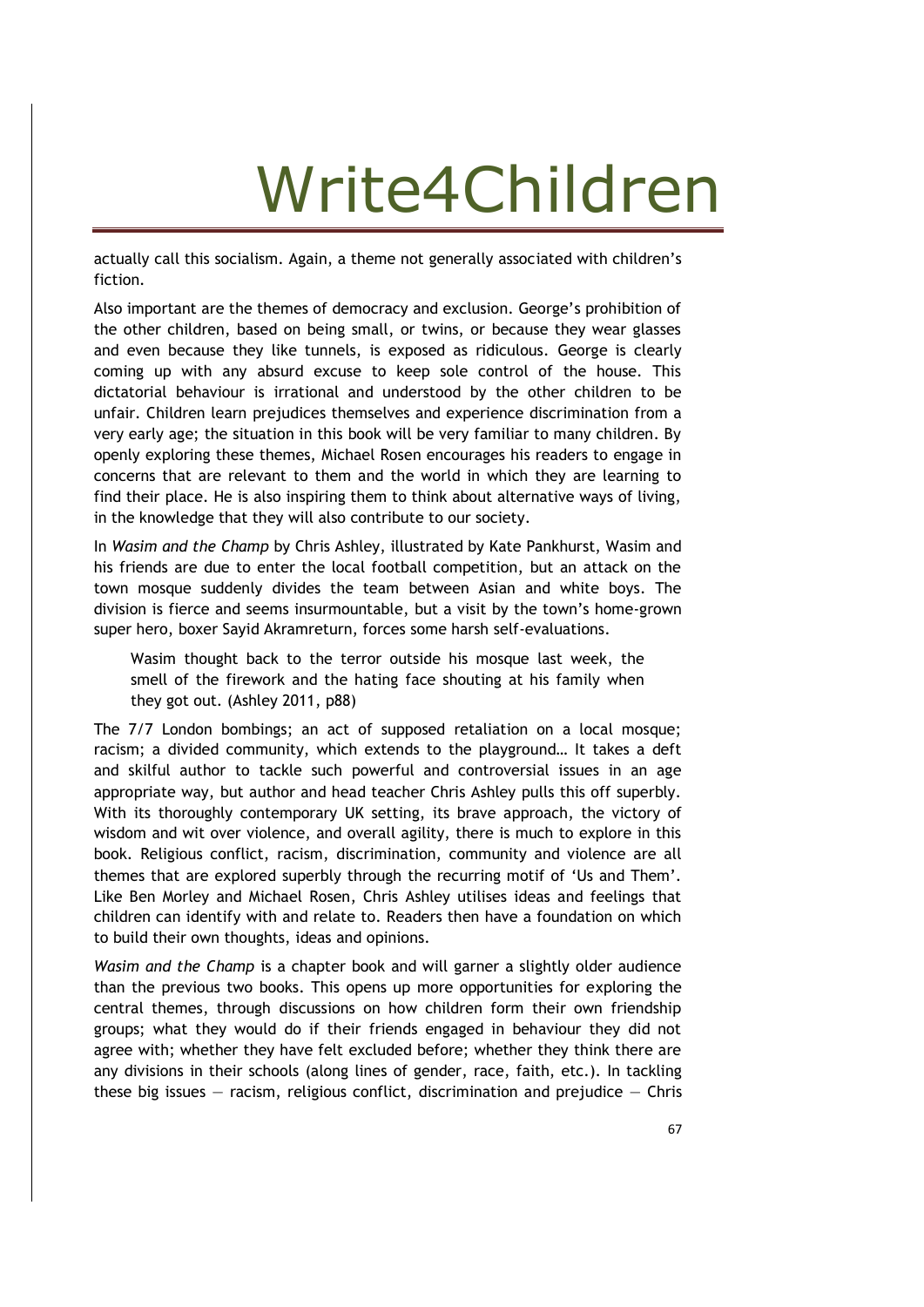Ashley is also asking his readers to think deeply about problems of morality and ethics. He is asking his readers to think deeply about concerns that tower over modern society and affect us all.

In this article I have tried to concentrate on books published in the UK, but it would be a terrible omission not to mention a very recent book published in the US, *A Rule is to Break: A Child's Guide to Anarchy* by John Seven and Jana Christy. It is a superb example of big ideas wrapped in the covers of a children's book. The book begins:

The opposite of rules is ANARChY! There are plenty of ways to make anarchy. (Seven and Christy 2012, p1)

As I write this I can hear a collective grown-up gulp! Anarchy discussed in a children's book? Can this be right? Well no, not if you belong to the Tea Party, who call the book 'horrendous' and 'downright shocking' (Flood 2012). The political right in the US do not find the ideology acceptable and I wouldn't expect them to. It is, after all, anti-capitalist.

The story follows its protagonist as s/he learns to question ideas of conformity. This takes the truly terrifying guise of, 'Use your brain', 'Give away stuff for FREE', 'Listen to the tiniest voice' and 'Make music'. The most controversial statement in the text is, 'When someone says, "Work!", you say "WHY?"' Instinctively, this might seem to some an irresponsible statement to make to children. We generally believe that we need to nurture children to work hard at school, for instance. But, what would happen if we asked children to think about work and what working means? Is it always important to work? Is work only a positive experience? Children are capable of exploring ideas and formulating their own responses. Asking, 'Why?' seems to be a perfectly sensible question. Just as asking, 'Why?' in other areas of life is a sensible thing to do. The book doesn't suggest to the reader that they don't work, it simply suggests we ask questions about work.

*A Rule is to Break* has caused outrage in the US already, but why? This book doesn't tell children to be mean or cruel (maybe slightly badly behaved, but then so do lots of children's books). It doesn't use bad language or have sexual content or promote violence. Yet it does say, 'BE NICE'. It is a celebratory book about discovery and it encourages self-determination, but also fairness and community. It ultimately encourages its readers to be thinking and informed children. Is this not what we aspire to for our children?

2013 will be the first year of a new prize for children's fiction, 'The Little Rebels Children's Book Award'. It is run by the Alliance of Radical Booksellers (a group of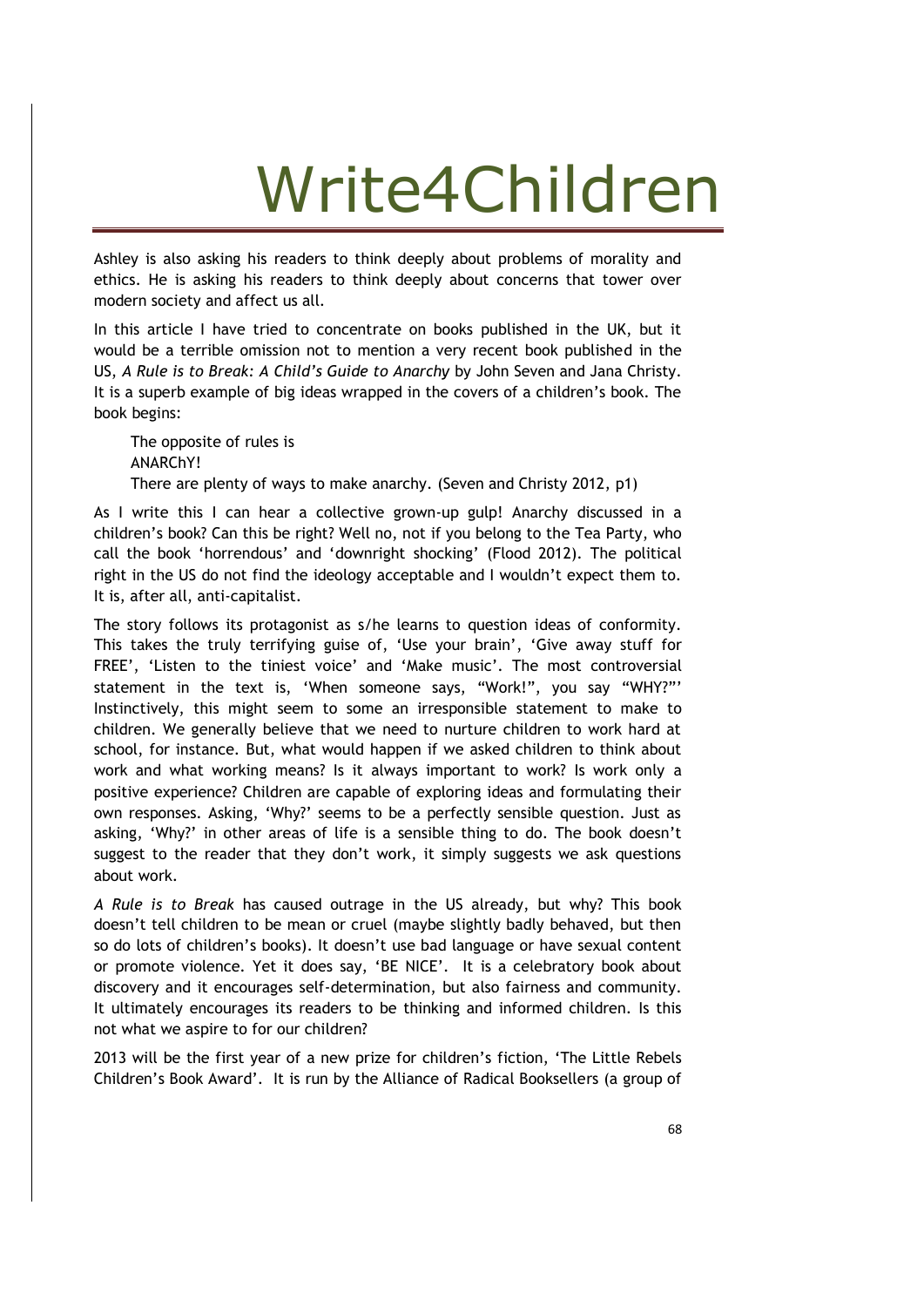independent booksellers), and administered by Letterbox Library. As the name suggests, it is an award for radical children's fiction. This is literature that Jack Zipes describes as exploring, or getting to the root of phenomena, and it does this in order to help children better understand their world (Mickenberg and Nel, 2008: vii). The aim of the award is to raise the profile of radical children's fiction and promote it as a force for good. The response by the book world has been inspiringly and, slightly surprisingly, positive. Much of the encouragement has come from people expressing delight at the award's overt promotion of radicalism. There clearly is a desire for radical children's books among adults as well as children. However, some of the submissions, particularly from the big publishers, have been occasionally puzzling. The most common of these are books that include amongst their characters *any* underrepresented group in society. One example of this is the submission of a book simply because it has a BME protagonist. Invariably, there is nothing about the book that could be described as radical, but the inclusion of this character alone has been deemed a 'radical' move by the publisher. Apart from what this says about the under-representation of BME characters in children's fiction, what this reveals is a need. This award is, significantly, an advocate of those 'radical' books that inspire it.

While children's literature is undeniably a space to escape from the confines of the real world into the imagination, it is also a place to explore reality in all its complexity, its difficulties and its delights. Sometimes the reader can even do this through imaginary worlds like Tolkien's 'Middle-earth' or Carroll's 'Wonderland'. These 'radical' books were the books I always found most exciting when I was a child; the unconventional books where children got to be disobedient or critical of adults who were sometimes stupid or cruel, or both, just as we are in real life; the books where I got to imagine a different reality.

Yes, the books discussed here are political or ideological, but then, I would argue, so are *all* books to a greater or lesser degree. Having political content doesn't have to arouse fear or dismay among adults, afraid for the innocence of their children. Children will take from culture, including books, a range of ideas, messages, meanings and morals, and they will begin to formulate their own ideas. Hopefully they will be enlightened and entertained along the way. What this collection highlights is that it is possible to be simultaneously interesting, entertaining and thought provoking. These are the qualities that make wonderful books for children to enjoy, reflect on and remember. And, just maybe, help inspire them to change our world for the better.

#### **End Notes:**

i "BME" is an acronym for Black and Minority Ethnic.